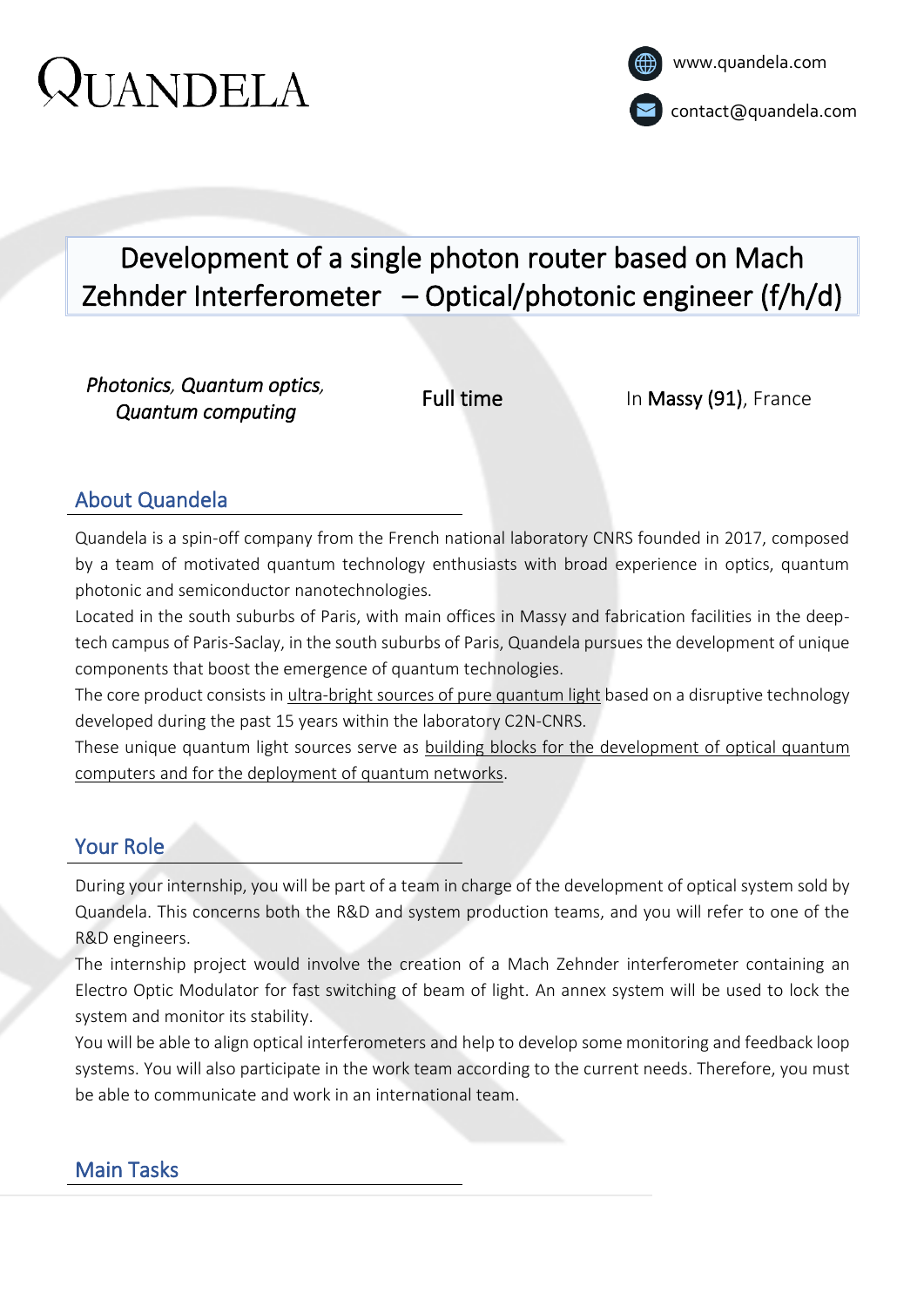- Optical system design
- Feasibility studies
- Electronic conception
- Optical devices characterization

The following skills need to be demonstrated by the selected candidate:

- Already have work with optical components
- Possess a creative way of thinking, be energetic and autonomous
- Willingness to work in an international team

- Background in engineering, photonics, physics, or a related discipline
- English communication skills; both verbal and written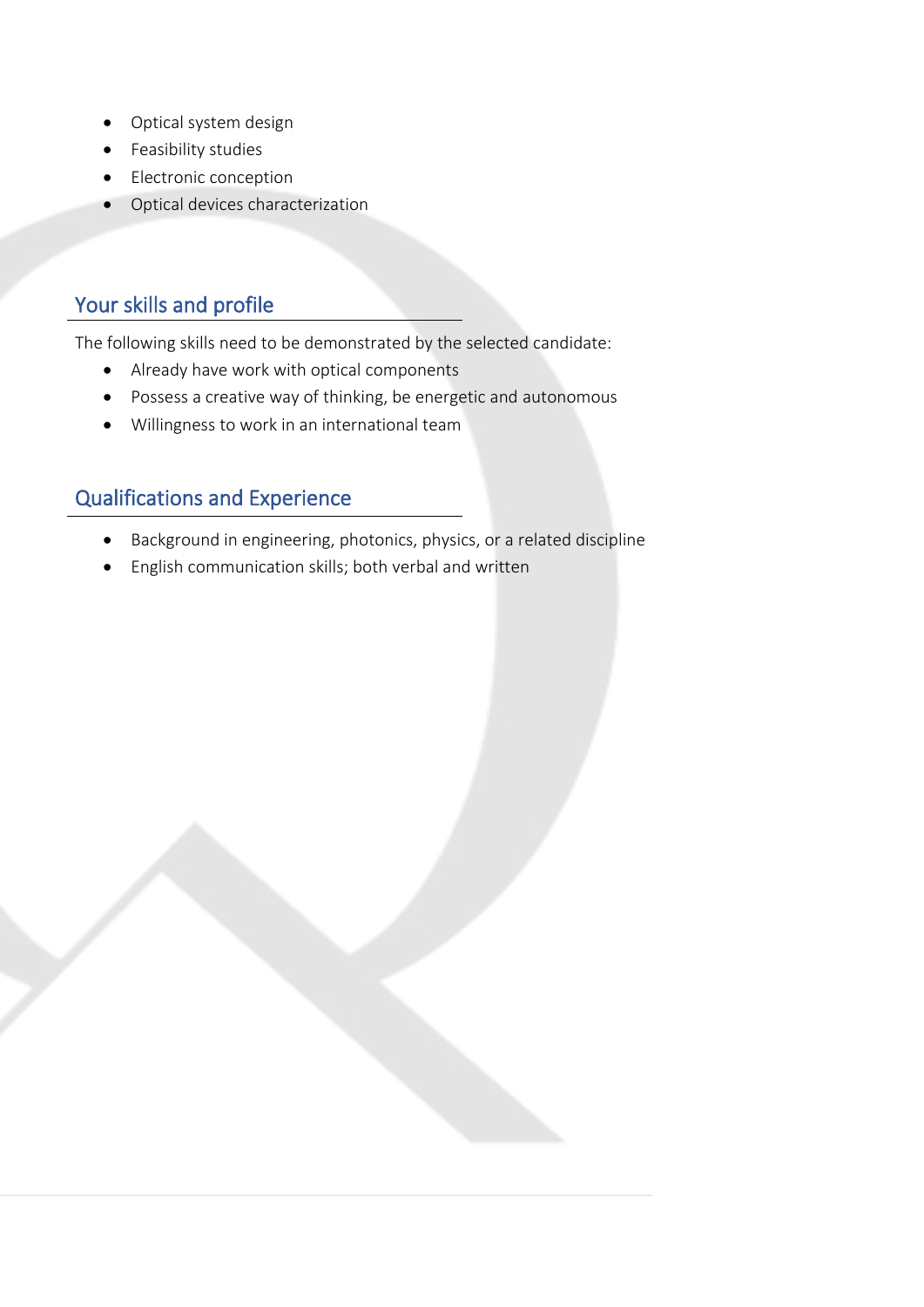# Development of a single photon router based on a crystal index modulation – Optical/photonic engineer (f/h/d)

*Photonics, Quantum optics, Quantum computing* 

Full time In Massy (91), France

## About Quandela

Quandela is a spin-off company from the French national laboratory CNRS founded in 2017, composed by a team of motivated quantum technology enthusiasts with broad experience in optics, quantum photonic and semiconductor nanotechnologies.

Located in the south suburbs of Paris, with main offices in Massy and fabrication facilities in the deeptech campus of Paris-Saclay, in the south suburbs of Paris, Quandela pursues the development of unique components that boost the emergence of quantum technologies.

The core product consists in ultra-bright sources of pure quantum light based on a disruptive technology developed during the past 15 years within the laboratory C2N-CNRS.

These unique quantum light sources serve as building blocks for the development of optical quantum computers and for the deployment of quantum networks.

## Your Role

During your internship, you will be part of a team in charge of the development of optical system sold by Quandela. This concerns both the R&D and system production teams, and you will refer to one of the R&D engineers.

The internship project involves the development of a new single photon demultiplexer. This implies the study and implementation of a single photon deflector using high frequency tuning of the refractive index of a crystal with a RLC resonant electrical oscillator. You will also participate in the work team according to the current needs. Therefore, you must be able to communicate and work in an international team.

## Main Tasks

• Optical system design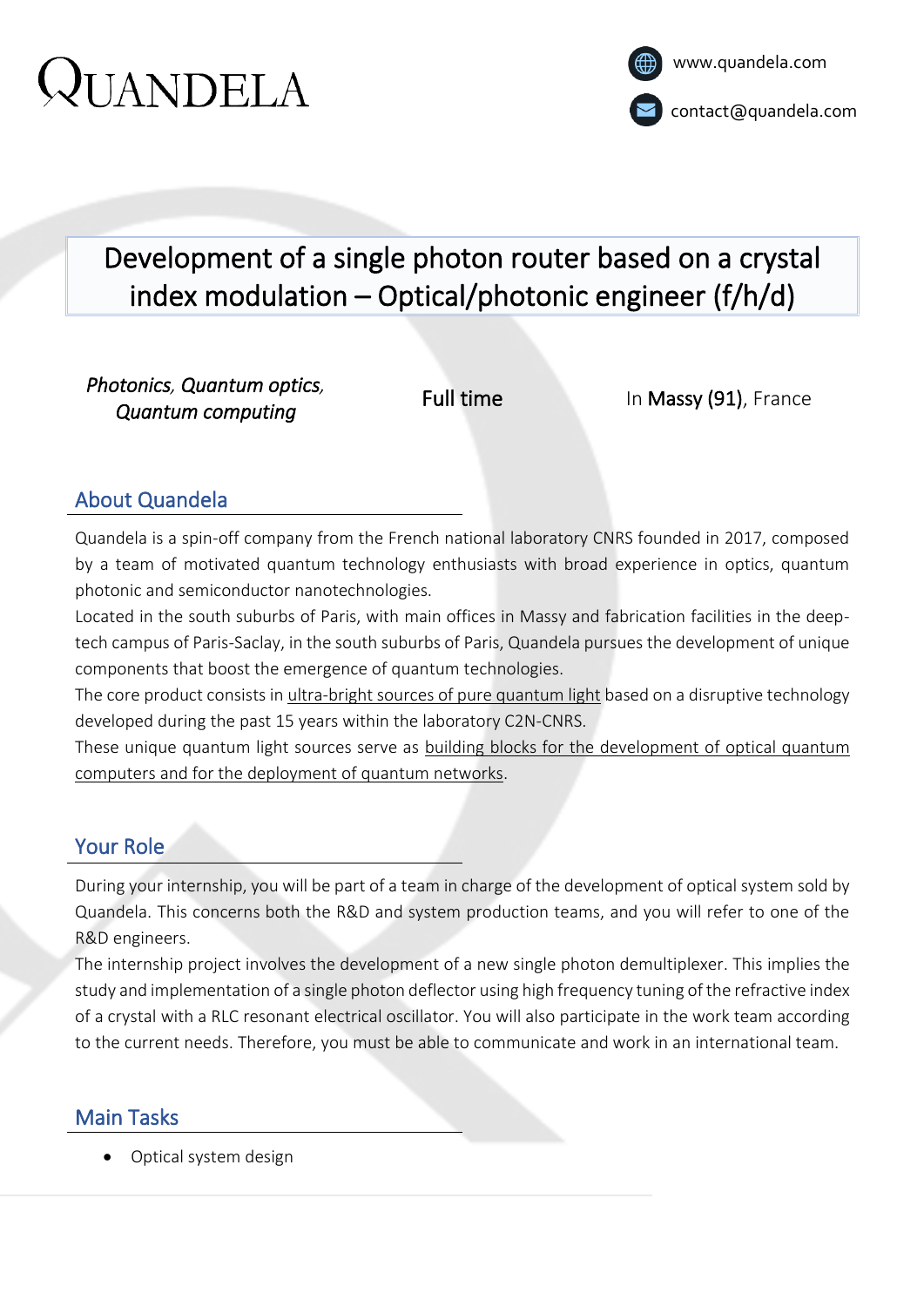- Feasibility studies
- Electronic conception
- Optical devices characterization

The following skills need to be demonstrated by the selected candidate:

- Already have work with optical components
- Possess a creative way of thinking, be energetic and autonomous
- Willingness to work in an international team

- Background in engineering, photonics, physics, or a related discipline
- English communication skills; both verbal and written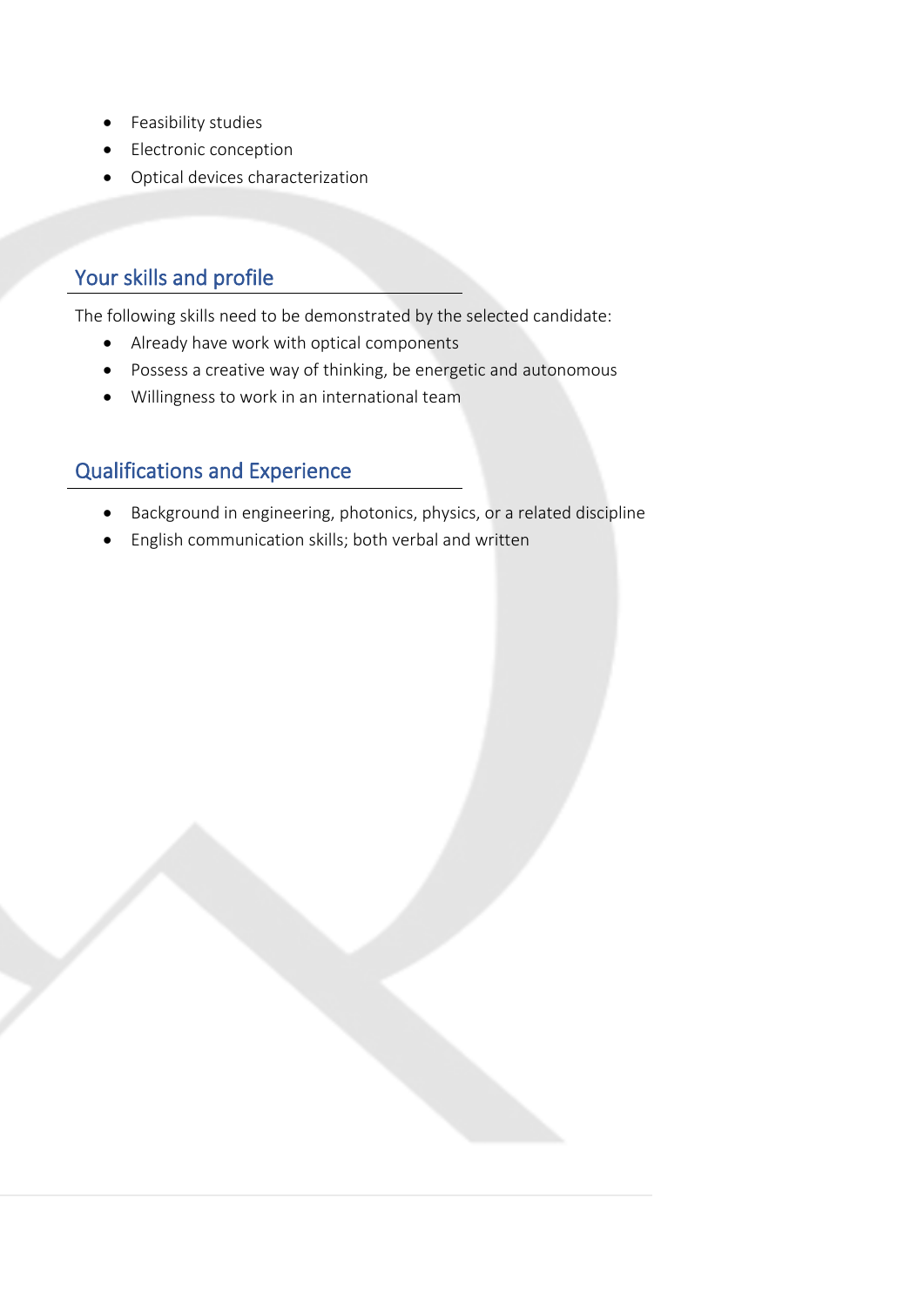# Development of highly efficient optical systems for photonic quantum computing - Optical/photonic engineer (f/h/d)

*Photonics, Quantum optics, Quantum computing* 

Full time In Massy (91), France

### About Quandela

Quandela is a spin-off company from the French national laboratory CNRS founded in 2017, composed by a team of motivated quantum technology enthusiasts with broad experience in optics, quantum photonic and semiconductor nanotechnologies.

Located in the south suburbs of Paris, with main offices in Massy and fabrication facilities in the deeptech campus of Paris-Saclay, in the south suburbs of Paris, Quandela pursues the development of unique components that boost the emergence of quantum technologies.

The core product consists in ultra-bright sources of pure quantum light based on a disruptive technology developed during the past 15 years within the laboratory C2N-CNRS.

These unique quantum light sources serve as building blocks for the development of optical quantum computers and for the deployment of quantum networks.

### Your Role

During your internship, you will be part of a team in charge of the development of optical system sold by Quandela. This concerns both the R&D and system production teams, and you will refer to one of the product engineers.

The internship project involves automating several complex optical systems, including optical characterization and optimization setups. For this you must be able to implement optimization algorithms and follow experimental protocols, some of which you will certainly write.

## Main Tasks

- Test line automatization
- Optimisation algorithm implementation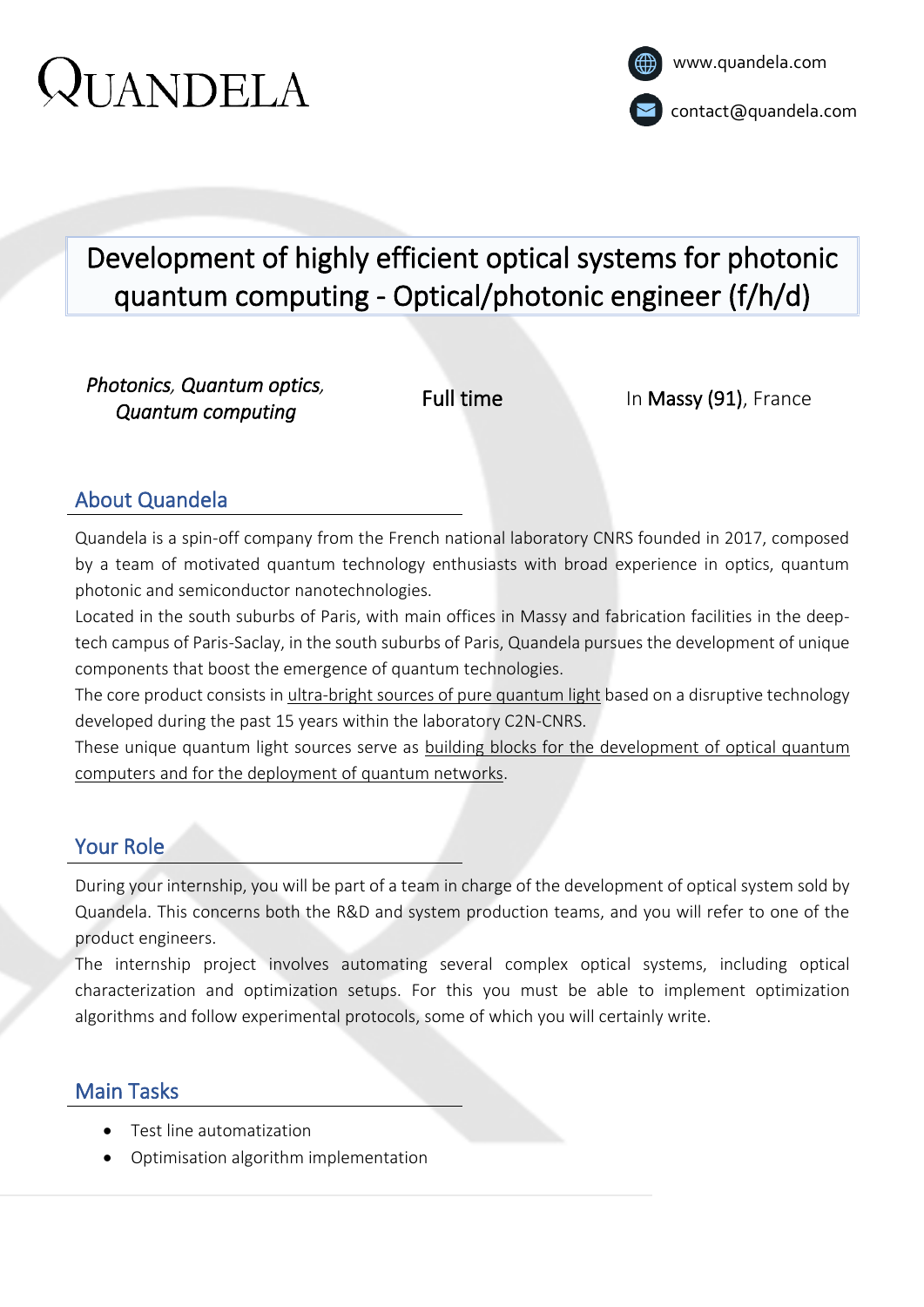- Optical devices characterization
- Optical system building
- Feasibility studies

The following skills need to be demonstrated by the selected candidate:

- Ability to follow an experimental protocol and optimise it
- First experience with optical components
- Ability to implement optimisation algorithms
- Possess a creative way of thinking, be energetic and autonomous
- Willingness to work in an international team

- Background in engineering, photonics, physics, or a related discipline
- English communication skills; both verbal and written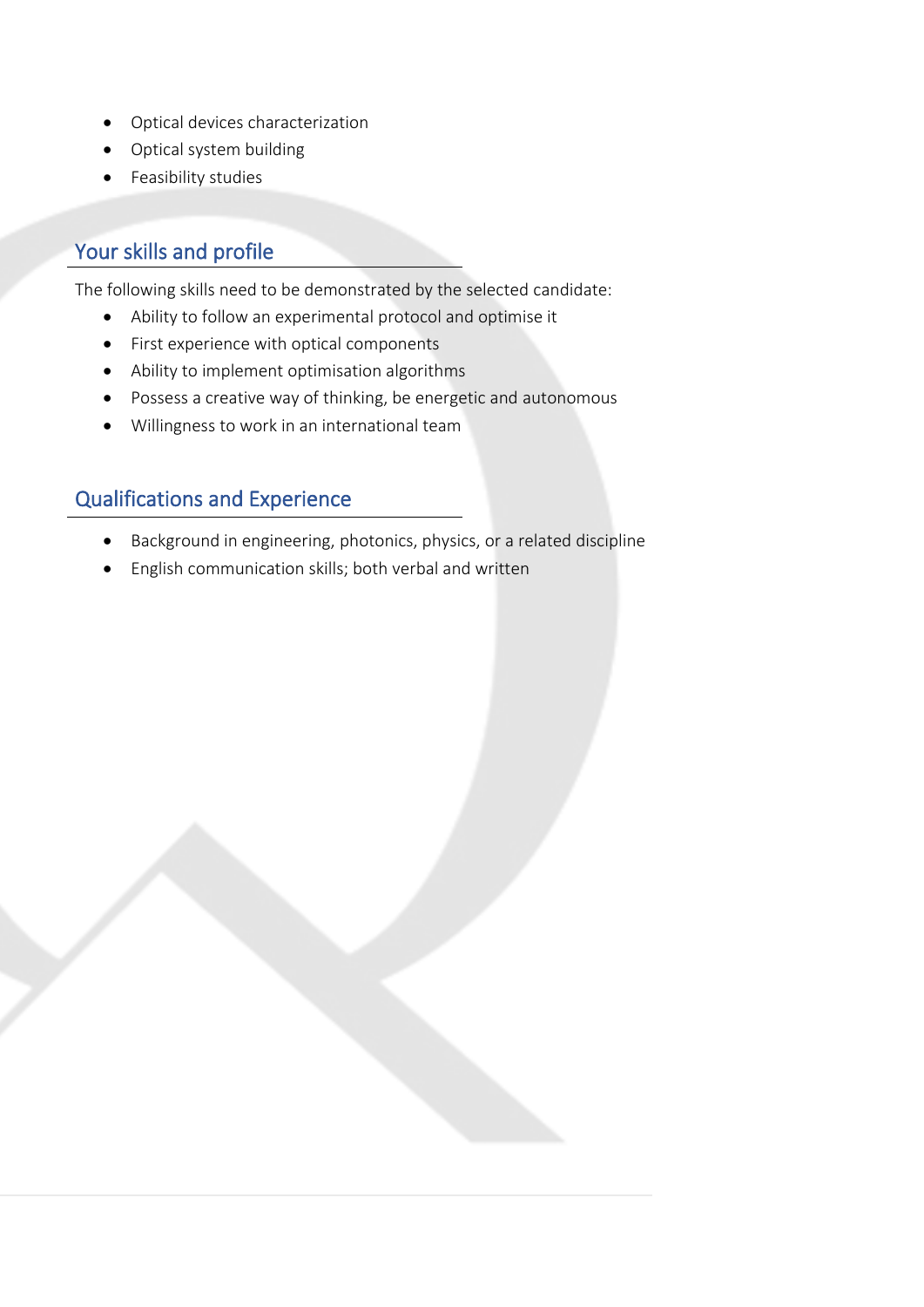# Development of a single photon source at the telecom wavelength – Optical/photonic engineer (f/h/d)

*Photonics, Quantum optics, Quantum computing* 

Full time In Massy (91), France

## About Quandela

Quandela is a spin-off company from the French national laboratory CNRS founded in 2017, composed by a team of motivated quantum technology enthusiasts with broad experience in optics, quantum photonic and semiconductor nanotechnologies.

Located in the south suburbs of Paris, with main offices in Massy and fabrication facilities in the deeptech campus of Paris-Saclay, in the south suburbs of Paris, Quandela pursues the development of unique components that boost the emergence of quantum technologies.

The core product consists in ultra-bright sources of pure quantum light based on a disruptive technology developed during the past 15 years within the laboratory C2N-CNRS.

These unique quantum light sources serve as building blocks for the development of optical quantum computers and for the deployment of quantum networks.

## Your Role

During your internship, you will be part of the team in charge of the development of optical system sold by Quandela. This concerns both the R&D and system production teams, and you will refer to one of the R&D engineers.

For long distance quantum communication applications, Quandela develops a single photon source at the telecom wavelength. It is based on the deterministic emission of a 780 nm single photon from a semiconductor quantum dot followed by its frequency conversion at 1550 nm.

The internship project involves the development and optimization of the optical frequency conversion system and its validation in the quantum regime.

## Main Tasks

• Optical alignment and efficiency optimization